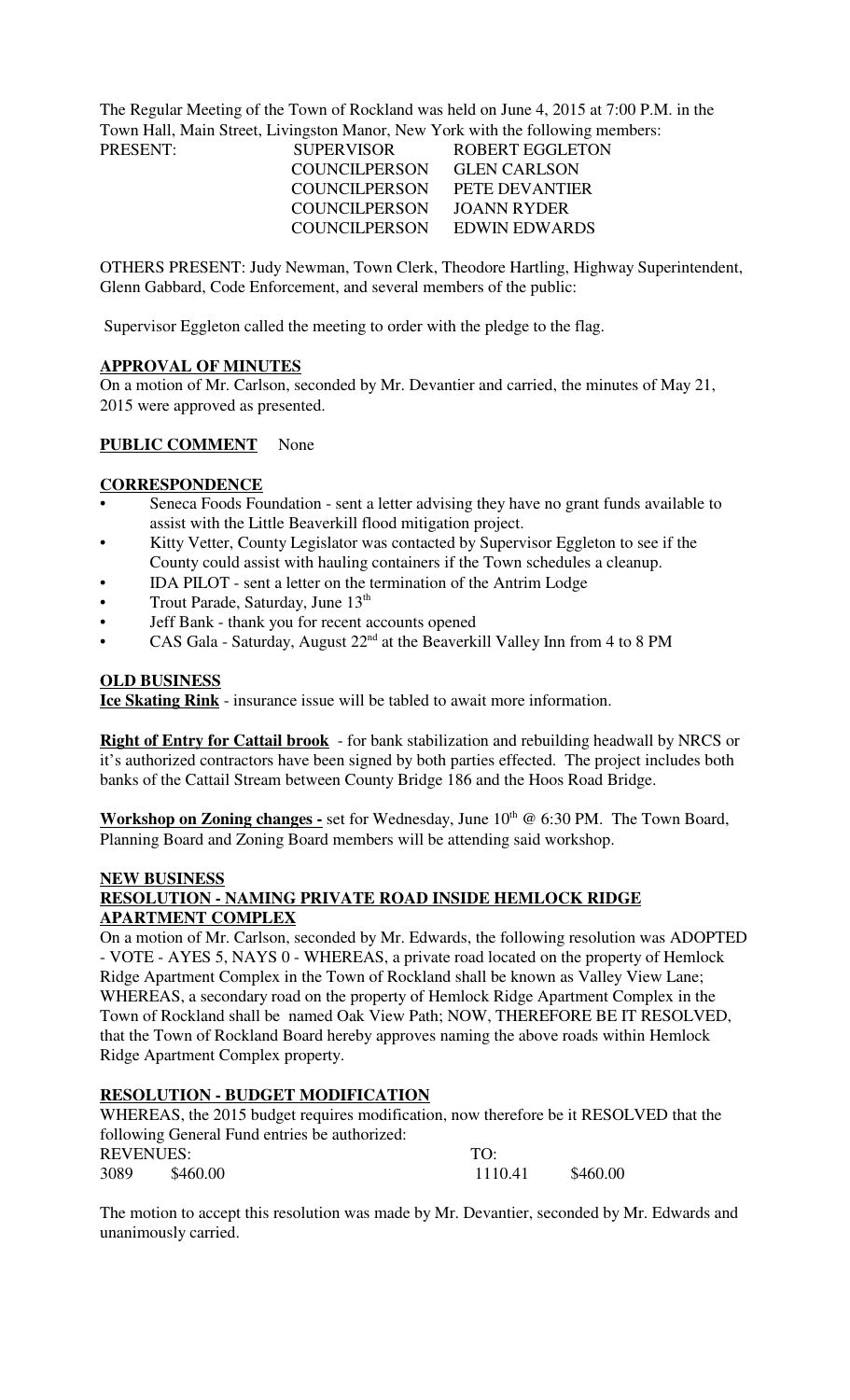# *REGULAR MEETING, TOWN OF ROCKLAND, JUNE 4, 2015*

# **RESOLUTION - SUPPORT CODE ENFORCEMENT OFFICER**

WHEREAS, the Town of Rockland seeks to authorize the Code Enforcement Officer to issue Operating Permits to property owners, whom own real property that contain or contains structures or premises that are used for public assembly purposes and for which stated and permitted occupancy is over 99 persons, for the purposes of insuring adequate fire safety and structural fire safety and structural sufficiency associated with said occupancy;

WHEREAS, it is the due course of prudent public administration and protection of public welfare, and public benefit and,

WHEREAS, the Code Enforcement Officer of the Town of Rockland has informed the Town Board that said resolution is of need and necessary;

NOW, THEREFORE BE IT RESOLVED, that the Supervisor is hereby authorized to implement the issuance of Operational Permits, as required by Rockland Municipal Code, chapter 60, section 60-10, pursuant to all applicable applications and inspections as required within. The question of adoption of the foregoing resolution was duly put to a vote on role call, resulting as follows: Mr. Carlson AYE, Mr. Edwards AYE, Mr. Devantier AYE, Ms. Ryder AYE, Mr. Eggleton AYE. The resolution was duly adopted.

**Sale of vacant non-build-able lots** was addressed. Possibly the adjoining land owner would be interested in said parcels. A value will have to be established on the parcels before adjoining owners will be approached.

**Town Clerk's monthly report** was presented.

**Water/Sewer Weekend schedule** was presented.

# **DEPARTMENT HEADS**

**Ted Hartling, Highway Superintendent** reported that highway school was good. The Board had discussion on the fact that they did not receive any bids for the new highway barn/office building. There were no objections from the Board to authorize the engineer to change the wording and to re-bid the project with all the components separate.

Ted said that he needs to replace the 2003 pickup. Currently Rockland County has a bid out that we could piggy back with. The specs on the bid docket is for a 3/4 pickup and Ted estimates the cost to be \$29,000, of which he has in his budget.

# **RESOLUTION - AUTHORIZE HIGHWAY SUPERINTENDENT TO PROCEED WITH ROCKLAND COUNTY TRUCK BID**

On a motion of Mr. Edwards, seconded by Mr. Carlson and carried, to authorize the Highway Superintendent to proceed with the purchase of a 3/4 ton pickup truck through Rockland Counties bid docket.

# **RESOLUTION - PROCEED WITH PURCHASING VERIZON GPS SYSTEM**

On a motion of Mr. Devantier, seconded by Mr. Carlson and carried, to authorize the Highway Superintendent to proceed with purchasing Verizon GPS system for 12 units at a yearly cost of \$3,300; FURTHER RESOLVED - if they find it is working well to look into additional units for the Water/Sewer District vehicles.

**Glenn Gabbard, Code Enforcement Officer** advised that Hemlock Ridge Apartment Complex has two of their old structures down and will begin demolition of the third one shortly.

Glenn advised that the new building department fees have increased the revenue stream.